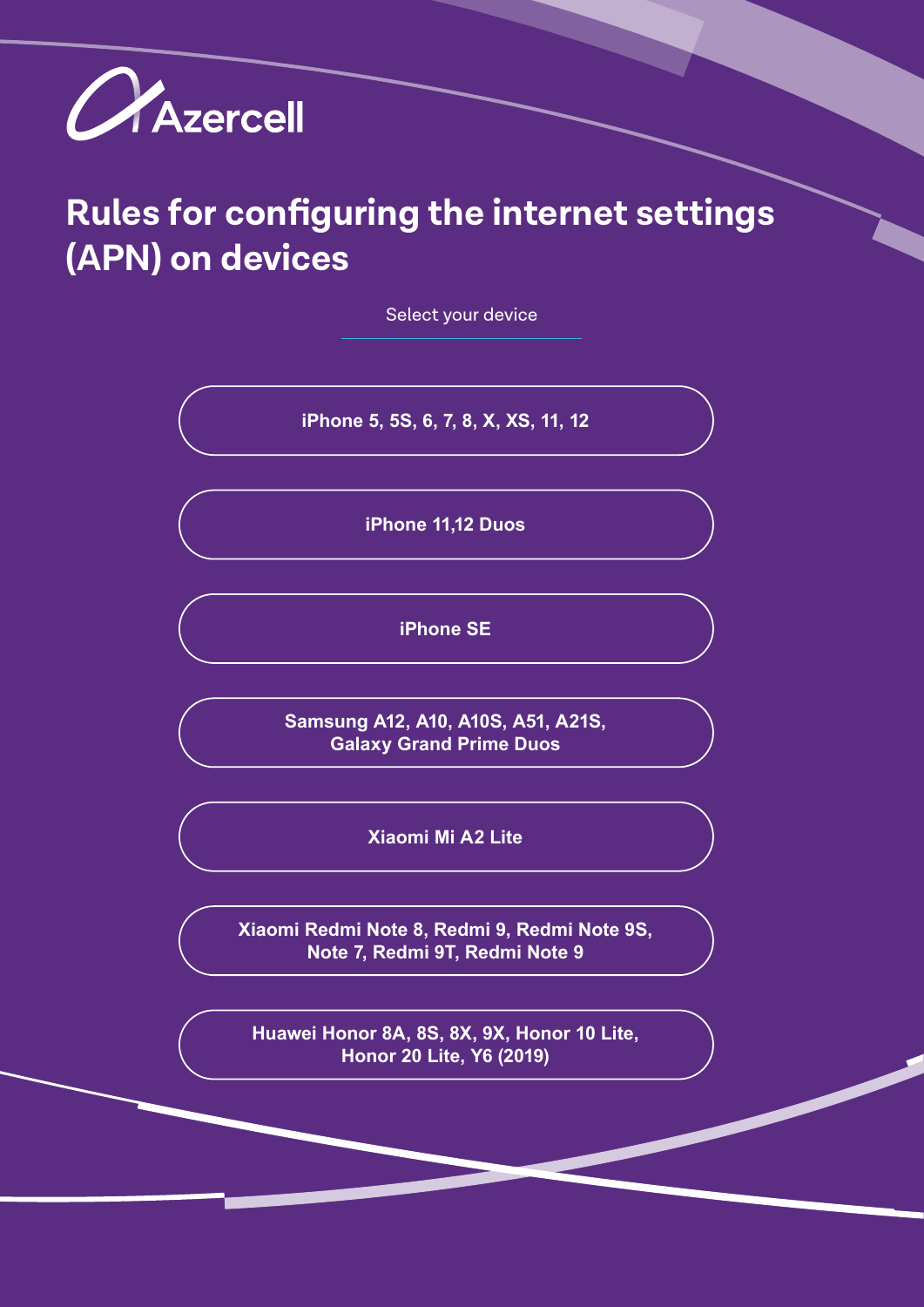

# **iPhone 5, 5S, 6, 7, 8, X, XS, 11, 12**



| Settings Cellular                                                                                                           |               |
|-----------------------------------------------------------------------------------------------------------------------------|---------------|
| Cellular Data                                                                                                               |               |
| <b>Cellular Data Options</b>                                                                                                | Roaming Off   |
| Personal Hotspot                                                                                                            | On >          |
| Turn off cellular data to restrict all data to Wi-Fi,<br>including email, web browsing, and push notifications.<br>AZERCELL |               |
| Network Selection                                                                                                           | Azercell >    |
| Calls on Other Devices When Nearby                                                                                          |               |
| Cellular Data Network                                                                                                       | ×             |
| <b>SIM PIN</b>                                                                                                              | $\geq$        |
| <b>SIM Applications</b>                                                                                                     | $\mathcal{P}$ |
| Add Cellular Plan                                                                                                           |               |
| CELLULAR DATA                                                                                                               |               |
| <b>Current Period</b>                                                                                                       | 239 GB        |
|                                                                                                                             | 1.7 GB        |



1. Cellular 2. Cellular Data 3. In APN section type the word Internet

**\*After configuring the internet parameters on all mobile phone models, you must restart it to make the internet work.**

azercell.com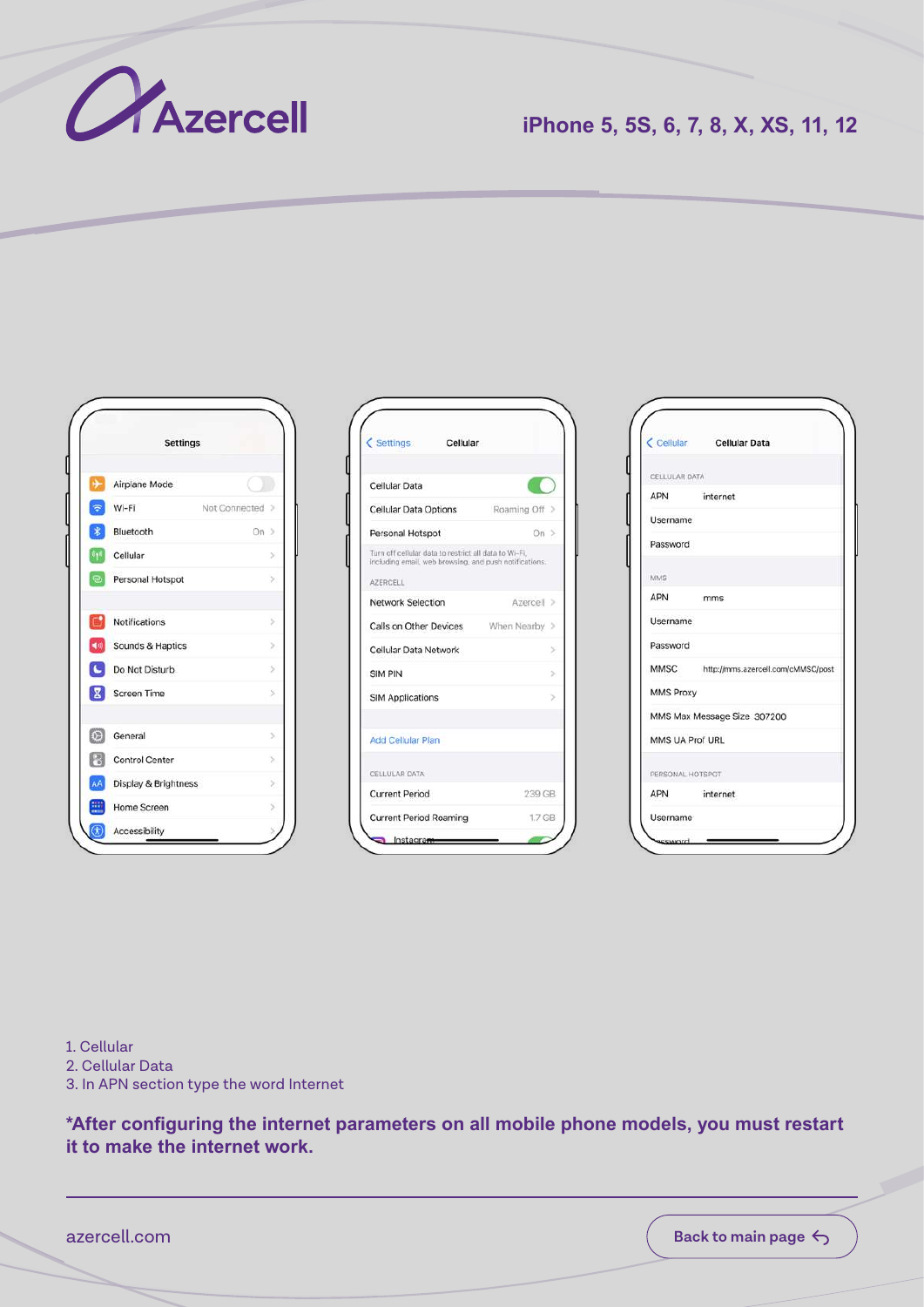

# **iPhone 11, 12 Duos**



| Cellular Data                                                                                                   |             |
|-----------------------------------------------------------------------------------------------------------------|-------------|
| Cellular Data Options                                                                                           | Roaming Off |
| Turn off cellular data to restrict all data to Wi-Fi<br>including ernall, web browning, and push rightfoothorn. |             |
| Network Selection                                                                                               | BAKCELL 3   |
| Calls on Other Devices                                                                                          | When Nearby |
| Cellular Data Network                                                                                           | ×           |
| SIM PIN                                                                                                         | ×           |
| SIM Applications                                                                                                | ×           |
| Add Callular Plan                                                                                               |             |
|                                                                                                                 |             |
|                                                                                                                 |             |

|                  | Azercell Cellular Data                  |
|------------------|-----------------------------------------|
| CELLULAR DATA    |                                         |
| APN              | internet                                |
| Username         |                                         |
| Password         |                                         |
| LOUGH            |                                         |
|                  | APN mms                                 |
| Username         |                                         |
| Password         |                                         |
|                  | MMSC http://mms.azerceli.com/cMMSC/post |
| MMS Proxy        |                                         |
|                  | MMS Max Message Size 307200             |
| MMS UA Prof URL  |                                         |
| PERSONAL HOTSPOT |                                         |
|                  | APN internet                            |
| Username         |                                         |

| Cellular Azercell                                                                                                                                                    |            |
|----------------------------------------------------------------------------------------------------------------------------------------------------------------------|------------|
| Cellular Plan Label                                                                                                                                                  | Primary >  |
| Turn On This Line                                                                                                                                                    |            |
| ATERCELL                                                                                                                                                             |            |
| Network Selection                                                                                                                                                    | Azercell > |
| My Number                                                                                                                                                            | s          |
| Voice & Data                                                                                                                                                         | LTE 3      |
| Cellular Data Network                                                                                                                                                | 5          |
| Data Roaming                                                                                                                                                         |            |
| SIM PIN                                                                                                                                                              | ٠          |
| SIM Applications                                                                                                                                                     | 5          |
| Low Data Mode                                                                                                                                                        |            |
| Low Data Mode helps reduce cellular data usage. When Low.<br>Data Mode is turned on, automatic updates and trackpround<br>tasks, such as Photos syncion, are payred. |            |
|                                                                                                                                                                      |            |

1. Cellular

2. In the Cellular Data section, select the Primary or Additional number (depending on which of them is Azercell number)

3. Cellular data network

4. In APN section type internet

**\*After configuring the internet parameters on all mobile phone models, you must restart it to make the internet work.**

azercell.com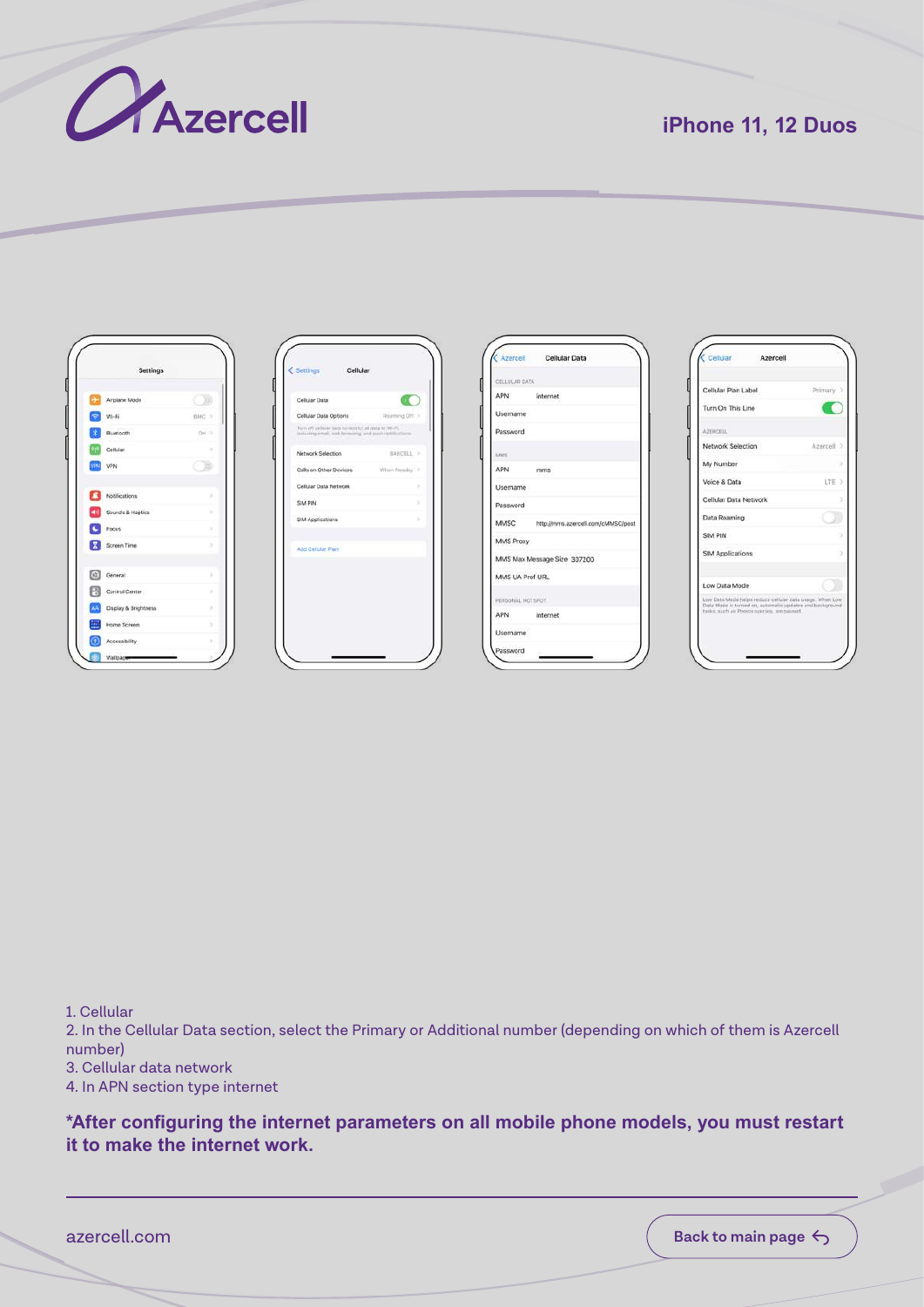

## **iPhone SE**

|        | <b>Settings</b>      |       |
|--------|----------------------|-------|
|        | Airplane Mode        |       |
|        | Wi-Fi                | Off > |
| $\ast$ | Bluetooth            | Off   |
|        | <b>Mobile Data</b>   |       |
| m      | Notifications        |       |
|        | Sounds               | 5     |
|        | C Do Not Disturb     |       |
|        | <b>X</b> Screen Time |       |
|        |                      |       |

| Mobile Data                                                                                                                |  |
|----------------------------------------------------------------------------------------------------------------------------|--|
| Mobile Data Options Roaming >                                                                                              |  |
| Personal Hotspot                                                                                                           |  |
|                                                                                                                            |  |
| Turn off mobile data to restrict all data to<br>Wi-Fi, including email, web browsing and<br>push notifications.<br>CARRIER |  |
| <b>Network Selection</b>                                                                                                   |  |
| Mobile Data Network                                                                                                        |  |



1. Cellular 2. Cellular Data 3. In APN section type the word internet

**\*After configuring the internet parameters on all mobile phone models, you must restart it to make the internet work.**

azercell.com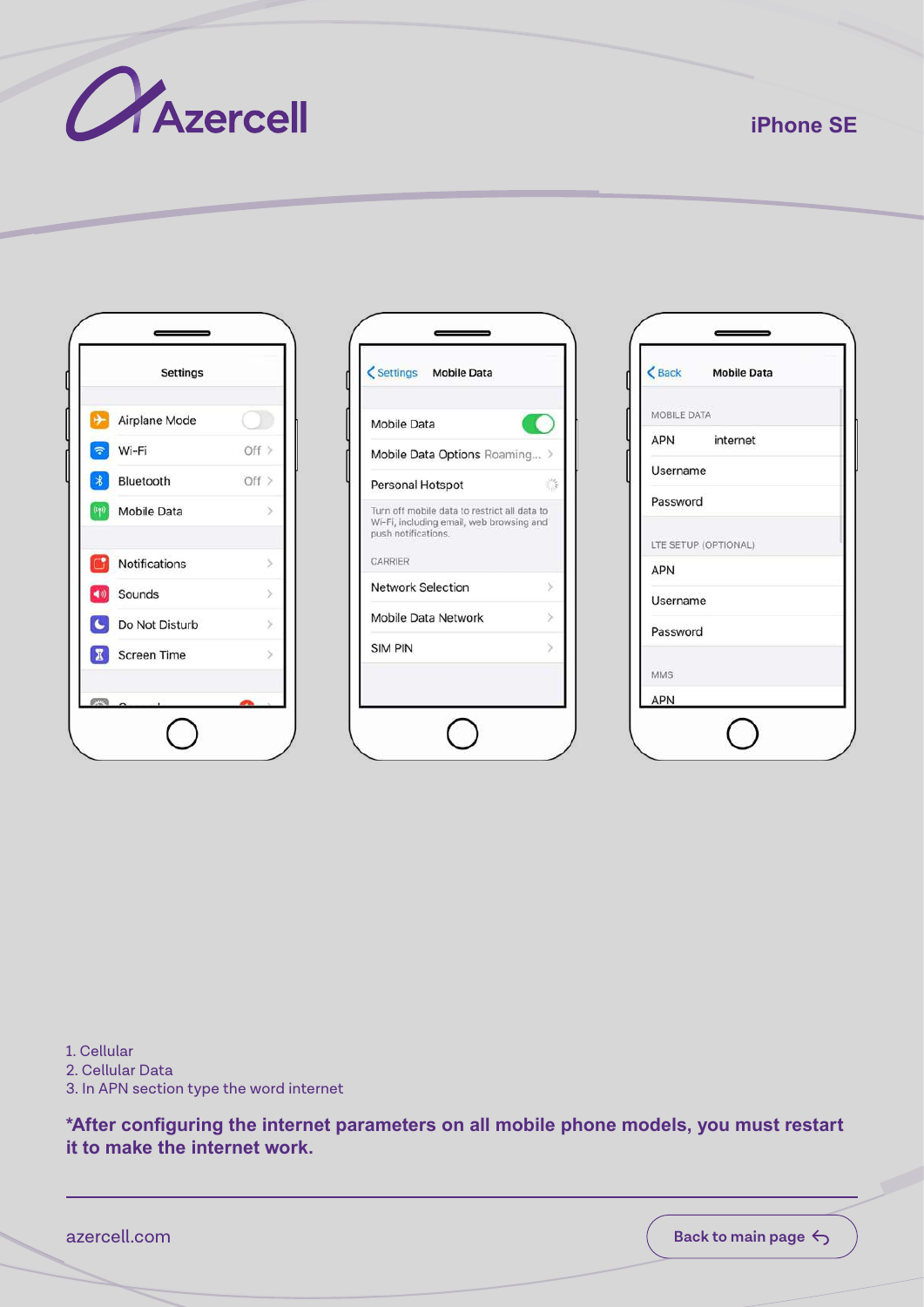

## **Samsung A12, A10, A10S, A51, A21S, Galaxy Grand Prime Duos**













- 1. Connections<br>2. Mobile netwo
- Mobile networks
- 3. Access point names
- 4. Select the ADD at the top right<br>5. Name location is selected and
- 5. Name location is selected and Azercell is written
- 6. APN location is selected and internet is written
- 7. The last step is to select the 3 dots at the top right and choose save

**\*After configuring the internet parameters on all mobile phone models, you must restart it to make the internet work.**

azercell.com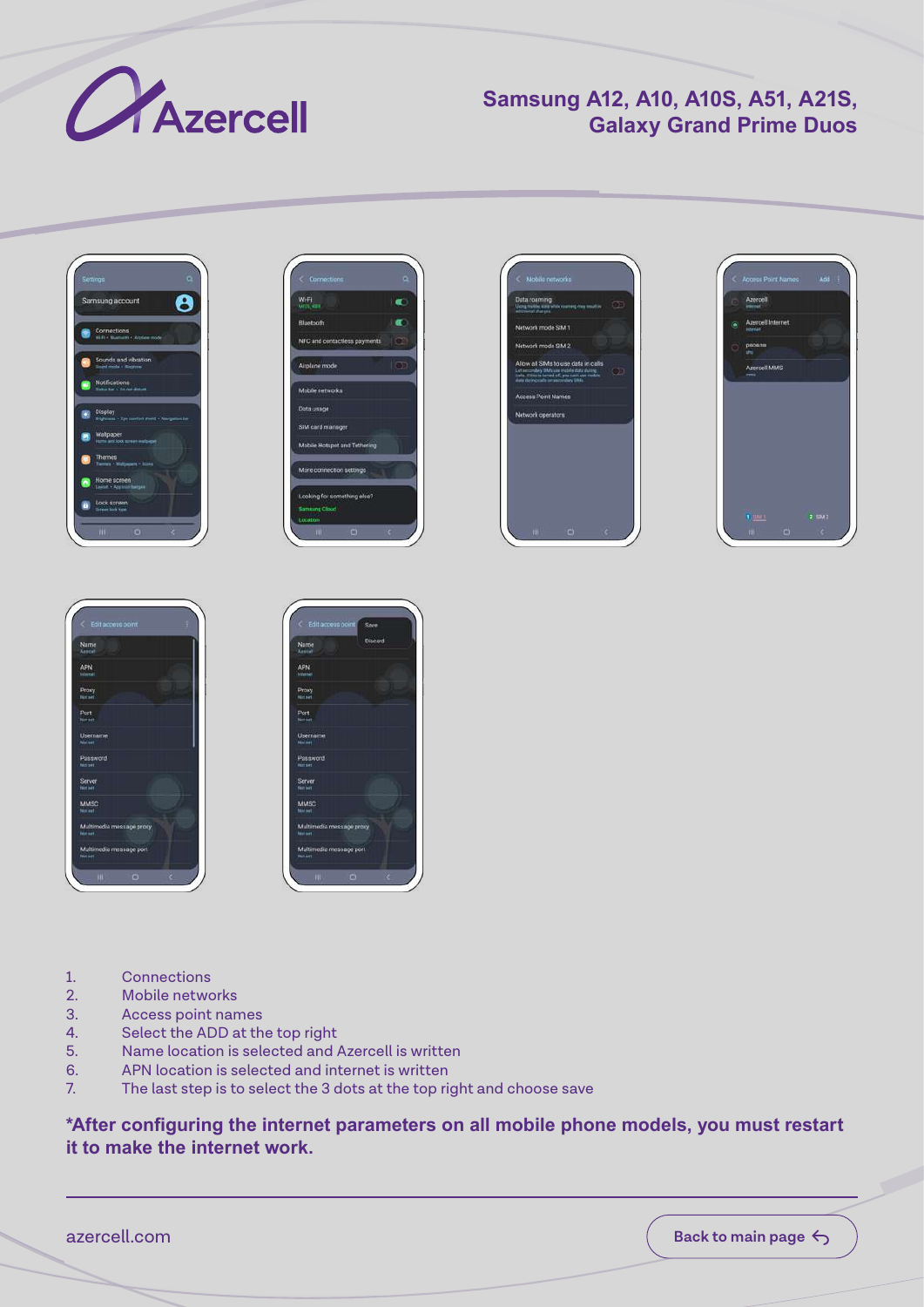

## **Xiaomi Mi A2 Lite**











- 1. Network & Internet
- 2. Mobile networks<br>3. Advanced
- 3. Advanced<br>4. Access po
- 4. Access point names<br>5. Choose the icon + ne
- 5. Choose the icon + near the APNs
- 6. Name location is selected and Azercell is written
- APN location is selected and internet is written
- 8. The last step is to select the 3 dots at the top right and choose save

#### **\*After configuring the internet parameters on all mobile phone models, you must restart it to make the internet work.**

azercell.com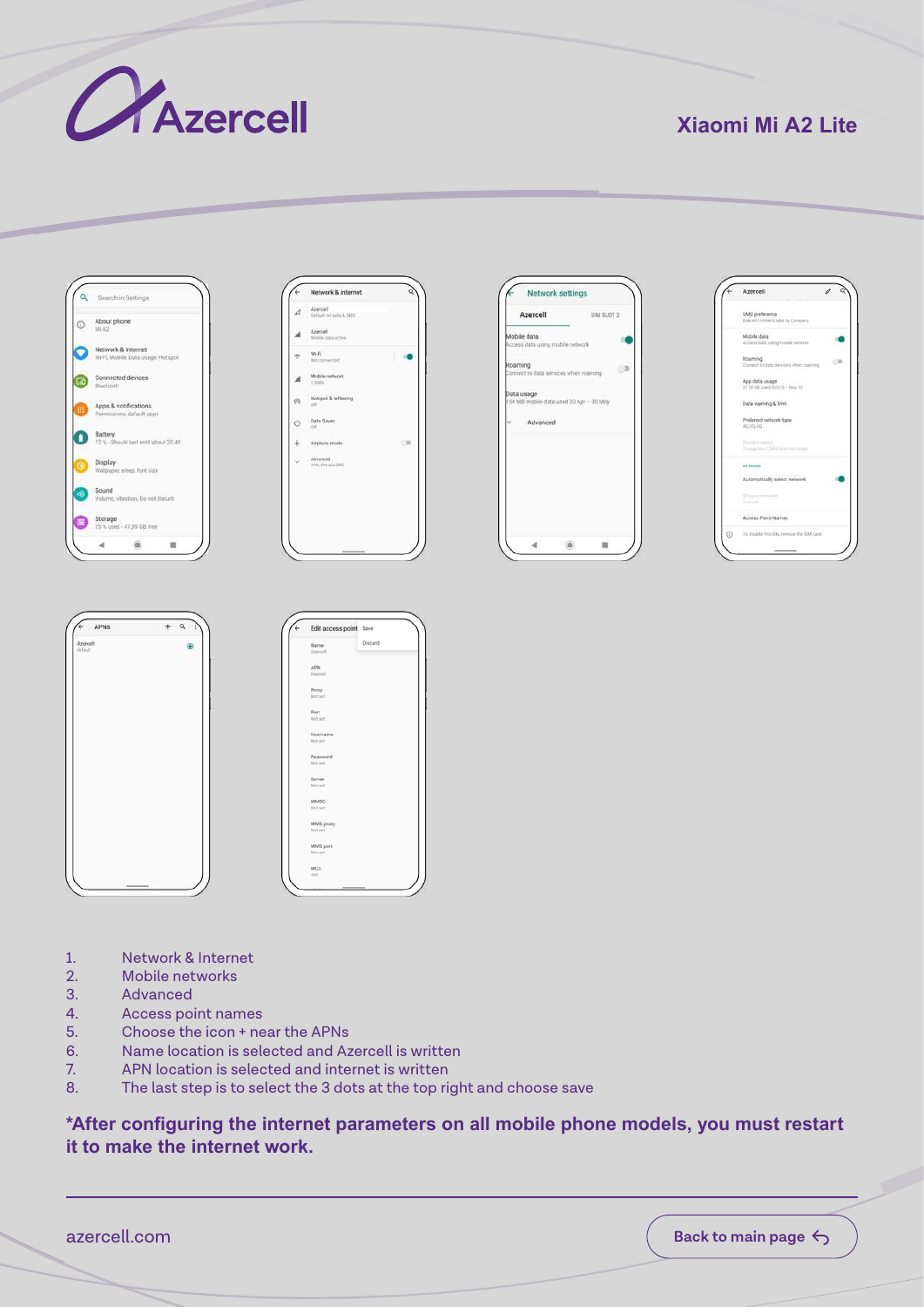

## **Xiaomi Redmi Note 8, Redmi 9,Redmi Note 9S, Note 7, Redmi 9T, Redmi Note 9**











- 1. SIM cards & mobile networks<br>2. Choose the Azercell number
- 2. Choose the Azercell number<br>3. Access point names
- Access point names
- 4. Select the new APN
- 5. Name location is selected and Azercell is written
- 6. APN location is selected and internet is written
- 7. The last step is to select the 3 dots at the bottom and choose save

#### **\*After configuring the internet parameters on all mobile phone models, you must restart it to make the internet work.**

azercell.com